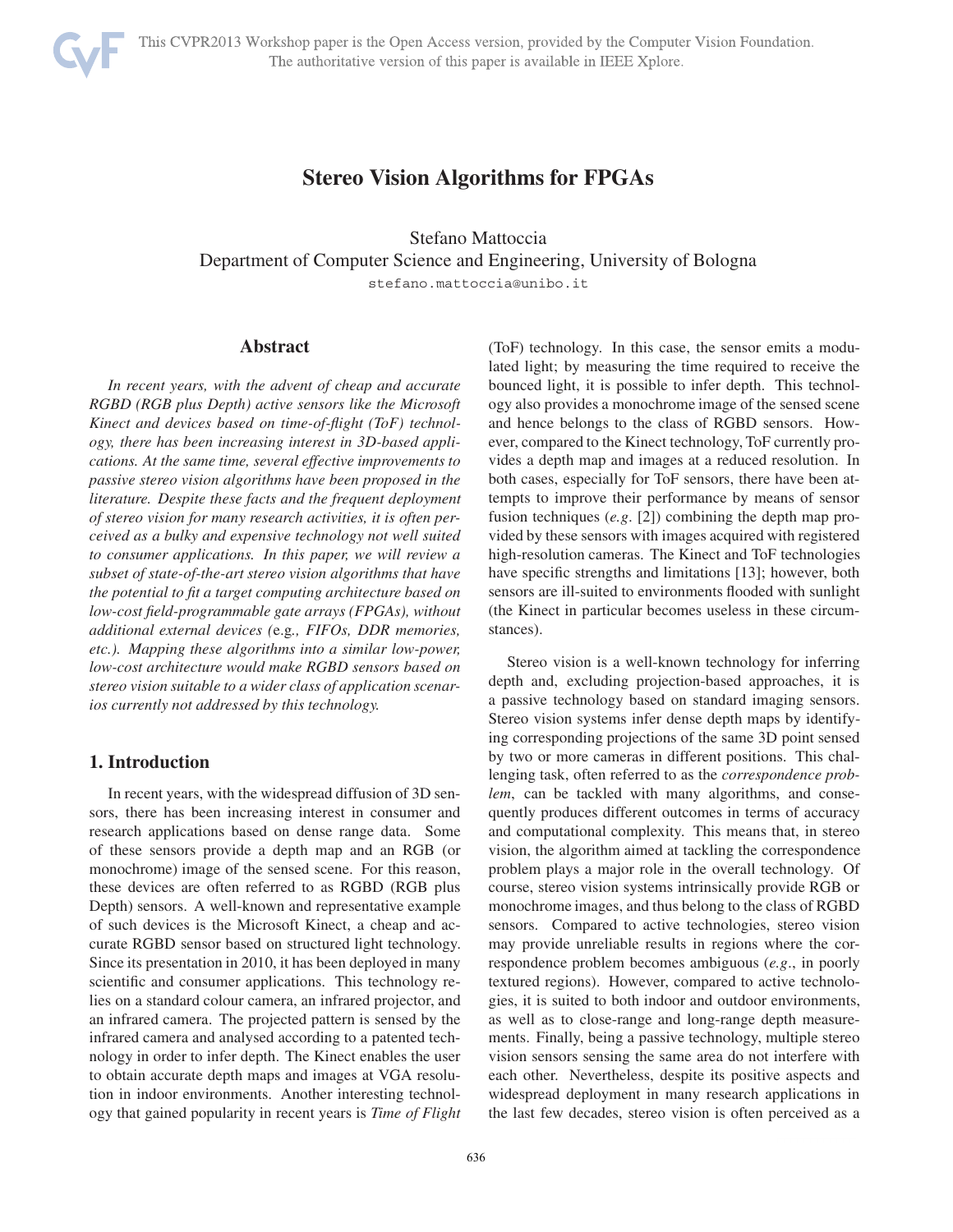bulky and expensive technology not suited to mainstream or consumer applications. In this paper, we will try to address this concern by outlining a simple computing architecture based on a low-cost FPGA. We will also review stereomatching algorithms that have the potential to entirely fit within this constrained architecture without any other external device (e.g., FIFOs, DDR memories, etc.), with the exception of a high-speed communication controller. The topic addressed in this paper is related to on-going research activity aimed at developing a cheap, accurate, self-powered RGBD sensor based on stereo vision technology, deploying as a computing platform only the reconfigurable logic available in standard low-cost FPGAs.

# **2. Related Work**

Dense stereo vision has been a widely researched topic for decades [15] and, due to its highly demanding computational requirements, many different computing platforms (*e.g*., CPUs, GPUs, DSPs, FPGAs, ASICs, etc.) have been deployed to obtain depth maps in real time. However, some of these computing architectures, such as those based on standard CPUs or GPUs, are currently not well-suited to consumer/embedded applications due to their high power requirements, cost, and size. Computing architectures, such as those based on high-end FPGAs, are often too expensive, while solutions based on custom application-specific integrated circuits (ASICs), despite the limitations regarding their reconfigurability and *time to market* compared to FP-GAs, represent a less-expensive solution in large volumes. Finally, we point out that interesting low-power, low-cost, reconfigurable architectures for real-time dense stereo vision are represented by those based on embedded CPUs coupled with integrated DSPs, such as the OMAP platform, as reported in [5]. A recent and detailed review of stereo vision algorithms for different computing architectures can be found in [16]. In this paper, we will consider a simple computing architecture based entirely on low-cost FPGAs that, in our opinion, represent an optimal solution to obtaining compact, low-cost, low-power 3D sensors based on stereo vision.

#### **2.1. Field Programmable Gate Arrays**

FPGAs can be configured, and in most cases reconfigured many times, by means of hardware description languages (HDLs) such as VHDL or Verilog. The internal structure of an FPGA consists of a large amount of *logic cells* containing a small amount of elementary logic blocks (*e.g*., Flip-Flops, multiplexers, and lookup tables). Also distributed into the FPGA are small multi-port memories, often referred to as *block RAM*, with fast access time. Moreover, modern low-cost FPGAs often integrate configurable DSPs for efficient arithmetic operations, clock managers, and high-speed transceivers. All these components can be con-

figured by programmers/designers according to their specific requirements by using HDLs. For instance, considering a Xilinx Spartan 6 Model 45 FPGA, we can find roughly 44,000 logic cells, 116 dual-port block RAMs (18Kb each), 58 DSPs, 4 clock managers, and 358 configurable I/O pins. It is worth noting that the reconfigurable logic of an FPGA can be configured/programmed with HDLs at a higher level of abstraction using a *behavioural* programming methodology. However, mapping computer vision algorithms on the reconfigurable logic is not as simple as mapping the same algorithms on CPUs with traditional high-level languages. Nevertheless, recent years have seen the appearance of effective high-level synthesis (HLS) tools that enable the automatic conversion of code written in a standard programming language, such as C/C++ or Matlab, into HDLs. Despite this positive fact, because of the hardware resources of the reconfigurable logic being constrained, a clear understanding of the overall FPGA architecture and its resources is crucial to writing optimized code with HDLs, as well as with HLS tools. Thanks to its complete reconfigurability, an FPGA can be programmed to massively exploit parallelism, enabling one to obtain the optimal performance/Watt.

#### **2.2. Stereo vision**

Stereo vision [15] is a technique aimed at inferring dense or sparse depth maps from two or more views of the same scene observed by two or more cameras. Although increasing the number of cameras has the potential to improve accuracy and reliability, the binocular setup (*i.e*., deploying two imaging sensors) is frequently employed in practice. Due to the many applications that can take advantage of range data, this topic has received constant research interest in the last few decades, and significant algorithmic improvements have been proposed in recent years [15, 9]. However, most dense stereo vision algorithms are computationally demanding, and parallel computing architectures are in most cases mandatory if one is to obtain dense depth measurements in real time. Not surprisingly, FPGAs have attracted the interest of many researchers working in this field [16].

## **3. Target Computing Architecture**

Our target computing architecture is depicted in Figure 1. It is based on a single FPGA and aims to obtain dense depth maps at more than 30 fps with WVGA (752  $\times$  480) stereo pairs and with minimal power requirements (*e.g*., less than 2.5 Watt provided by a standard USB 2.0 port), size, and costs. Observing the figure, we can see that the two synchronized colour or monochrome imaging sensors are connected, through two *low-voltage differential signaling* (LVDS) channels for clocks and pixels, to the FPGA. This choice, plus the additional LVDS link between the two imaging sensors, enables us to put the sensors and the computing platform in arbitrary positions, even at distances of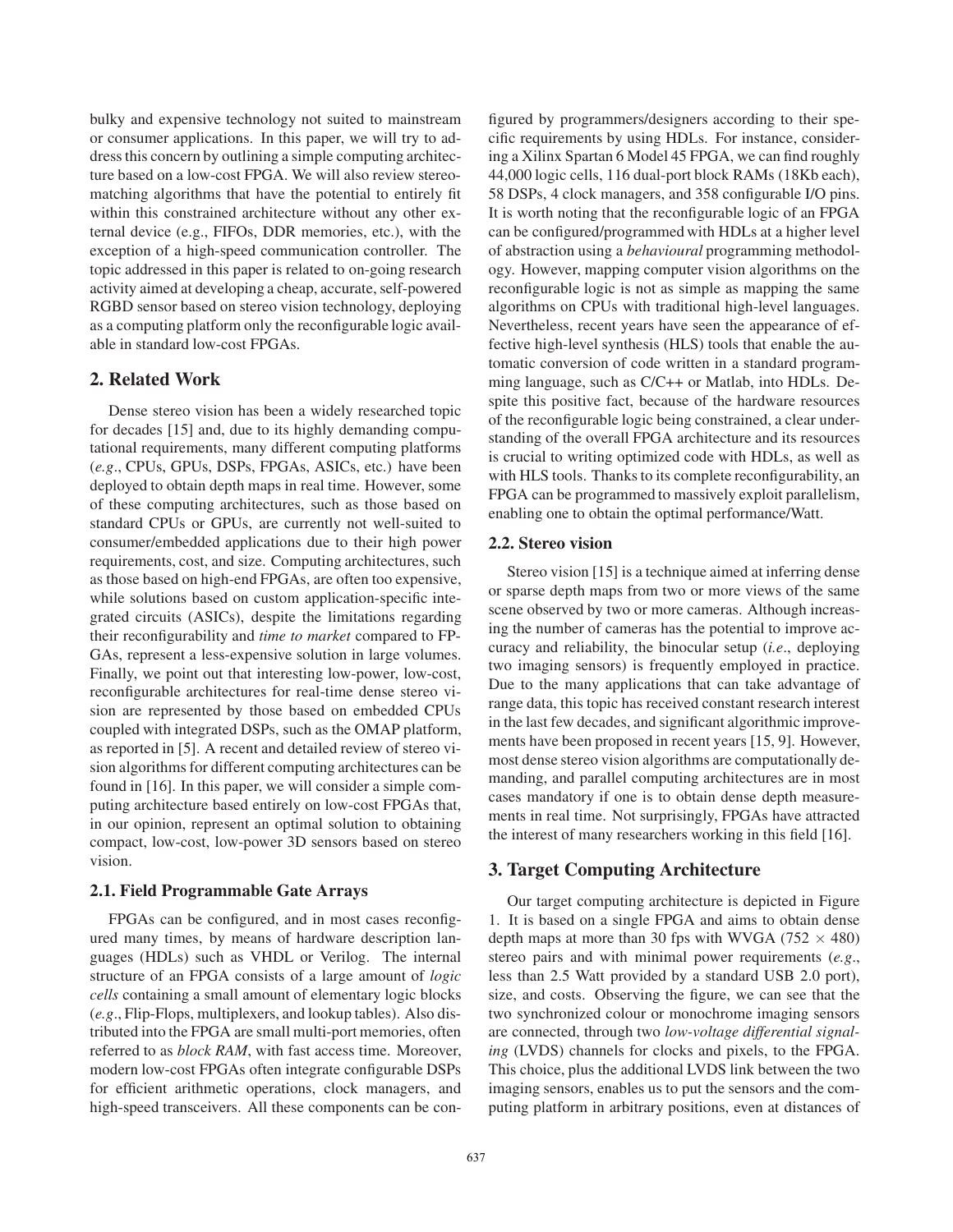

Figure 1. Basic architecture of the target computing platform. The overall design contains the imaging sensors (*e.g*., at WVGA resolution), a low-cost FPGA (*e.g*., a Spartan 6 Model 45), and an external high-speed communications controller (*e.g*., USB 2.0 or 3.0, GigaEthernet). The overall processing pipeline, including the FIFO aimed at handling transfers to/from the high-speed communications controller and a supervisor soft core, is synthesized into the reconfigurable logic of the FPGA.

meters, in order to deal with different setups suited to different application requirements.

Figure 1 also shows the main steps executed by a practical stereo vision system. Once the raw images provided by the image sensors are sent to the FPGA, they are rectified in order to compensate for lens distortions. Moreover, the raw stereo pair is put in *standard form* (*i.e*., *epipolar lines* are aligned to image *scanlines*). Both steps require a *warping* for each image of the stereo pair, which can be accomplished by knowing the *intrinsic* and *extrinsic* parameters of the stereo camera. Both parameters can be inferred by means of an off-line calibration procedure. Once the rectified images are in standard form, potential corresponding points are identified by the stereo matching module. Unfortunately, since not all of the correspondences found by the previous module are reliable, outlier detection is crucial. This step typically consists of multiple tests aimed at enforcing constraints to the inferred disparity maps (*e.g*., left-right consistency check, uniqueness constraint), the input images, or the matching costs computed by the previous matching engine. The filtered disparity map is then sent to a FIFO connected to the external communications controller by means of control logic synthesized in the FPGA. The host computer, once it has received the disparity map, will compute depth by triangulation according to the parameters inferred with calibration. Although in this paper we will focus our attention on the stereo matching module, the overall goal consists of mapping all the blocks depicted in Figure 1 into a low-cost FPGA, such as the Xilinx Spartan 6 Model 45 or better. A similar design would allow for small cost, size, weight, power requirements, and reconfigurability. Moreover, the upgrade of the whole project to newer FPGAs (typically cheaper and with better performance in terms of speed and power consumption than the previous generation) is almost straightforward. Finally, we point out that, with the availability of integrated solutions based on reconfigurable logic, plus embedded processors such as the Xilinx Zynq [17], a self-contained FPGA module for the depth map engine would make feasible the design of a fully embedded 3D camera with complete on-board processing.

# **4. Stereo vision algorithms suited to the constrained computing architecture**

A computing architecture similar to that outlined in the previous section poses significant constraints to the computational structure of the algorithms that can be implemented. In fact, considering a representative case study of the Xilinx Spartan 6 FPGA family [17], we can see that the overall block memory available is about 261 KB for the Model 45 (and about 600 KB for the Model 150). This means that, ignoring other requirements, we would not even be able to store a stereo pair at WVGA resolution (about 720 KB) in the 150 device. This observation, plus the limited overall reconfigurable logic available (about 43,000 and 147,000 logic cells for the Model 45 and 150, respectively), dictates that *stream processing* is mandatory. This technique consists of processing pixels as soon as they are available from the imaging sensors, with minimal buffering requirements. Of course, for the same reason, the resulting output cannot be stored in the FPGA and must be sent to the communications controller as soon as it is made available by the processing pipeline. We also point out that another relevant constraint is concerned with the overall reconfigurable logic available for processing (*e.g*., about 55,000 flip-flops for the Model 45 and 185,000 flip-flops for the Model 150).

In the next sections, we will consider some relevant stereo vision algorithms potentially suited to this constrained target architecture. For this purpose, we will adopt the classification proposed in [15], where algorithms are classified into two major categories, local approaches and global approaches, making some further distinctions when dealing with approaches not completely described by these two broad categories.

#### **4.1. Local approaches**

Local approaches do not enforce an explicit smoothness constraint on the target disparity map, and, typically, for each disparity candidate, compute the matching cost by aggregating neighbouring pixels (on rectangular patches referred to as *support* windows, as depicted in Figure 2). Cost aggregation is often explicitly done by summing up the matching costs within the support window, as depicted in Figure 2. However, it is worth noting that some recent approaches implicitly aggregate costs in constant time, independently of the support size [14, 3]. In local algorithms, the best disparity for each point can be identified according to a simple *winner-takes-all* (WTA) strategy finding the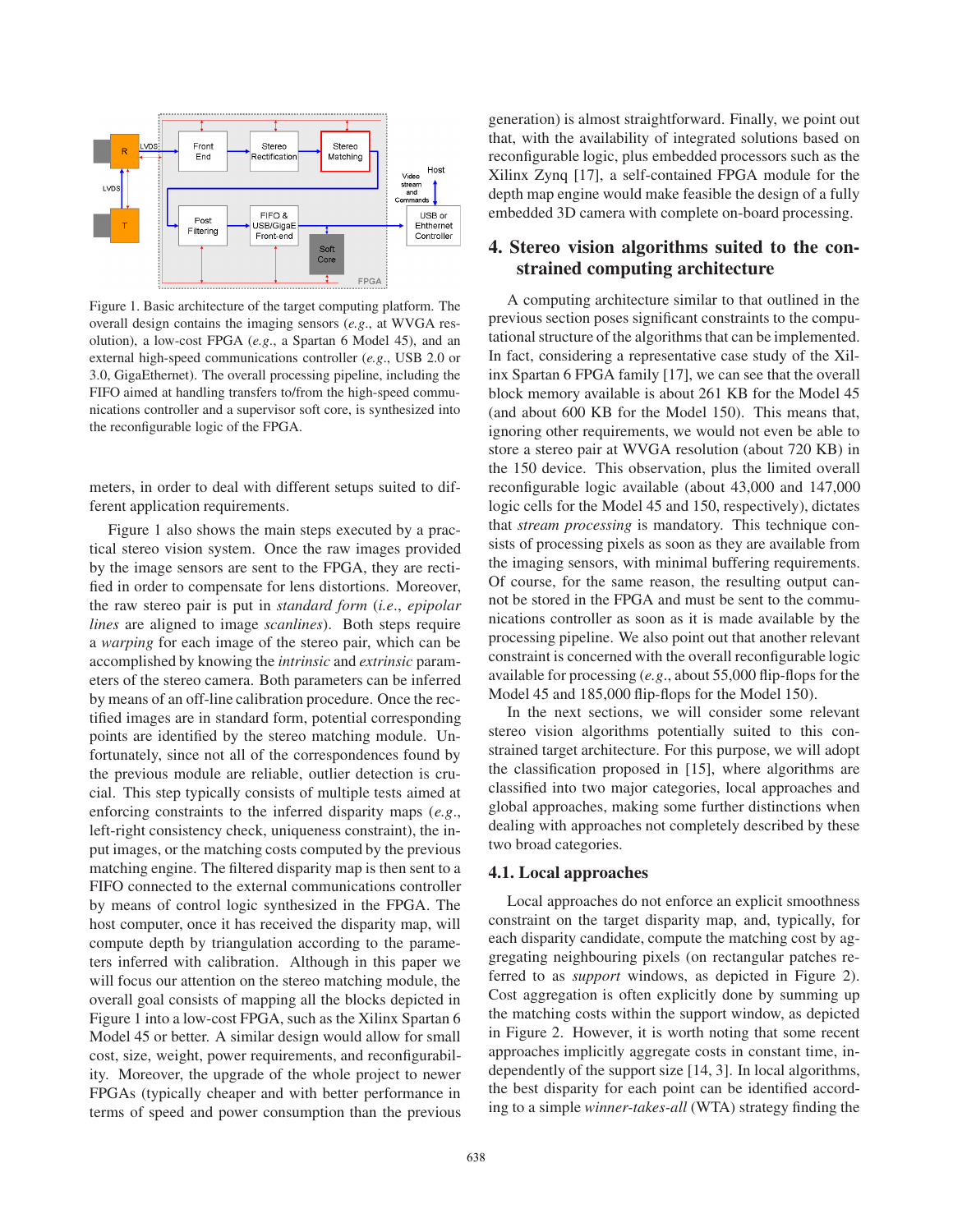

Figure 2. Support windows, of size  $M \times N$ , for cost aggregation in local algorithms. In the reference image the support window is centered on point x) while in the target image the support windows are centered on points  $[x, x-d_{max}]$ .

candidate with the best aggregated cost. For the reasons outlined previously, local algorithms are inherently parallel and, hence, are ideal candidates for implementation in FPGAs. Detailed reviews and evaluations of local stereo algorithms can be found in [15, 9, 16], while an exhaustive review and evaluation of cost functions suited to practical stereo vision systems can be found in [8].

#### **4.1.1 Fixed Window algorithm**

In spite of their simplicity and intrinsic parallel nature of local algorithms, even the mapping of the simplest one to the constrained target architecture should be carefully optimized. This algorithm is often referred to as fixed window (FW) or *block matching* and simply sums up all the matching costs within the support window. With a support of size  $M \times N$  and a disparity range of  $[0, d_{max}]$ , the number of arithmetic operations is proportional to  $M \times N \times$  $(d_{max} + 1)$ . Considering that plausible values for these parameters could be  $M = 15$ ,  $N = 15$ , and  $d_{max} = 63$ , the number of arithmetic operations required might easily exceed the hardware resources available in the target reconfigurable logic. However, the number of operations can be significantly reduced by adopting well-known incremental calculation techniques [11]. For example, Figure 3 shows that, for a single image of the stereo pair, the overall cost aggregation for the support depicted in the left side can be obtained more efficiently by deploying a 1D optimization. In fact, the aggregate costs required by the operations in the left side of Figure 3 can be reduced by observing that the overall cost for the central point in red can be obtained by updating the overall cost computed in the previous position along the scanline, adding the aggregated costs in green, and subtracting the aggregated costs in blue. In deploying this 1D optimization strategy, the number of operations is reduced by a factor of M. Nevertheless, a further reduction can be obtained by deploying a 2D incremental scheme that stores intermediate results for each column. In this case, the



Figure 3. An incremental 1D technique aimed at reducing the number of basic operations for cost aggregation in FW (full-cost computation, left, and 1D optimization, right).

number of operations per window is constant, though at the expense of the memory footprint.

#### **4.2. Algorithms based on adapting weights**

Although the FW approach is widely used in practical applications, it is clearly outperformed by more recent approaches based on cost aggregation techniques that aggregate costs according to weights assigned by examining the image content [19, 10, 12, 9]. In these approaches, the overall score is given by a weighted sum of the costs within each support window. The key idea behind this strategy consists of weighting each cost according to its *relevance* with respect to the point under examination (*i.e*., the central points of the supports).

Many methodologies to assign weights have been proposed in the literature, although one common rationale is that inspired by bilateral filtering [19]. That is, points with *similar* intensity with respect to the central point should be more influential in the weighted sum. Moreover, points *closer* to the central point should also be more relevant. This strategy is similar to the weight computation deployed by bilateral filtering and weights are often computed within the support window of reference and target images (this strategy is often referred to as *joint* or *symmetric*). A first optimization [9, 12] consists of asymmetrically computing weights, examining only the image points belonging to the reference image. Although this strategy significantly reduces weight computation by a factor of  $d_{max}$ , the number of operations required for cost aggregation is always proportional to  $M \times N \times (d_{max} + 1)$  and may exceed the resources available in the target FPGA. However, simplified yet effective strategies based on the computation of weights and/or costs and/or overall weighted costs only in sampled points may help to further reduce the number of elementary operations per point, maintaining high accuracy. These approaches also exploit massively incremental calculation schemes for cost computation, similar to those outlined for FW. An approach that efficiently computes weights, on a sparse regular grid, and aggregated costs on a block basis, by means of [11], is [10]. In [12], further optimizations have been proposed, including the *pre-selection* of potential candidate disparities and asymmetric weight computations. It is worth noting that local algorithms were recently proposed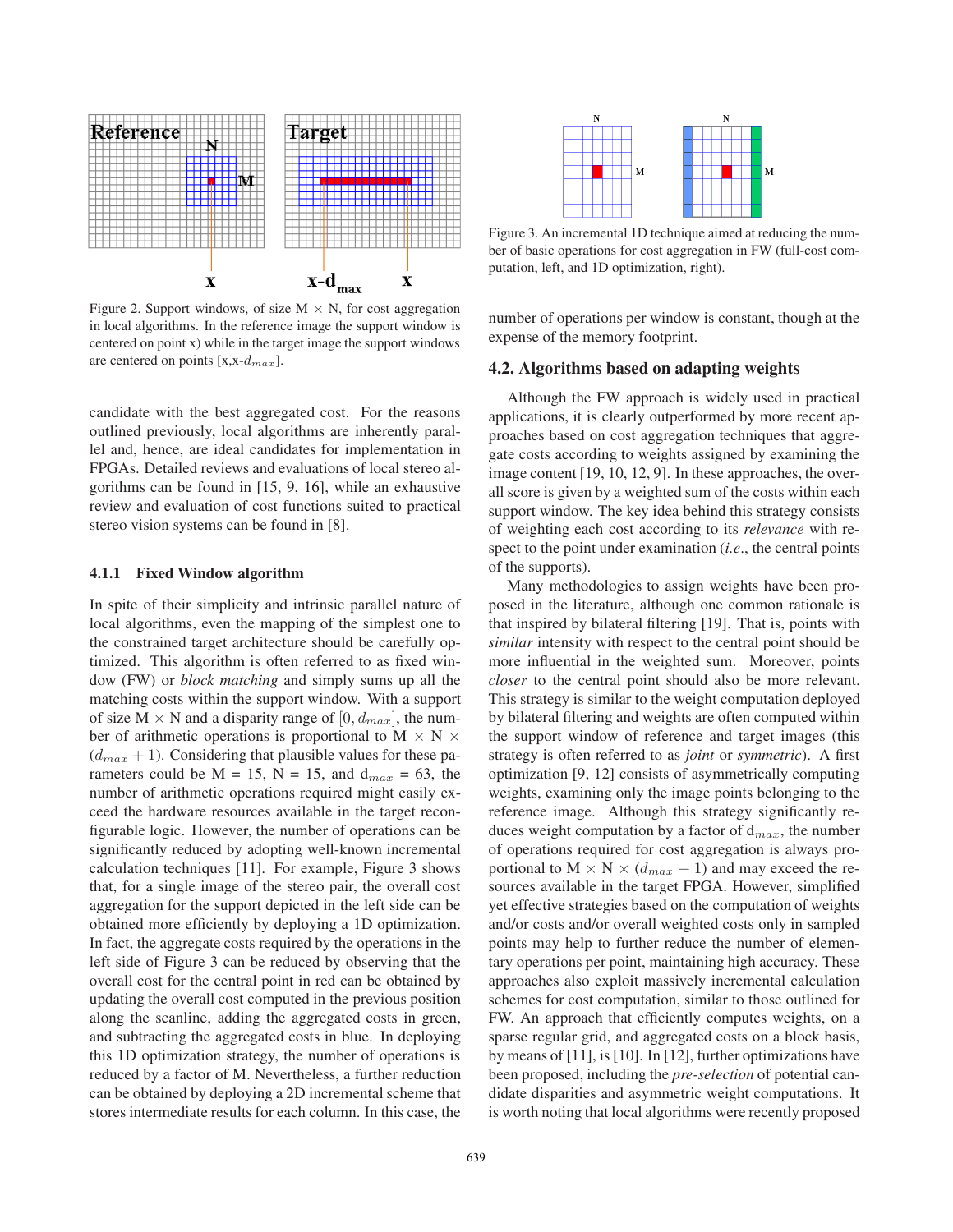[14, 3] that filter matching costs according to the guided filtering technique [6], implicitly performing a weighted cost aggregation in constant time. Such approaches massively exploit incremental calculation techniques [11] potentially suited to the constrained FPGA architecture thanks to the reduced (and constant) number of operations required with respect to explicit cost aggregation approaches inspired by bilateral filtering. Despite these positive facts, the results provided by these constant time algorithms are comparable to those based on explicit cost aggregation and, hence, these algorithms are potentially suited to implementation in the outlined target platform.

#### **4.3. Algorithms based on unconstrained supports**

An interesting local approach was proposed in [1]. This technique, by performing multiple 1D cost aggregations constrained by an *information permeability* term (see [1] for details), efficiently enables us to adaptively aggregate costs within unconstrained 2D support windows. The information permeability term weighs and aggregates the matching cost according to the intensity differences between adjacent points. Initially this aggregation is independently performed along horizontal scanlines (from left to right and right to left). Then, a similar approach is applied along vertical directions (from top to bottom and bottom to top) to the summed aggregated matching cost computed along horizontal paths. Although this strategy requires us to store the entire image and matching costs, a simplification of the original approach restricted to subset scanlines (*e.g*., leftright, rightleft, and topbottom) could be feasible for the constrained target computing architecture.

Finally, a different and effective algorithm that, similarly to the previous method, does not explicitly define a fixed support window was proposed in [18]. In this approach, the matching costs are aggregated using as weights the minimum intensity distance between any two points in the reference image. These weights are stored in a tree structure and, to this aim, a minimum spanning tree (MST) is created containing a number of nodes equal to the number of image points. This enables us to very efficiently and in constant time obtain for each point the aggregated weighted cost computed on the whole image. Nevertheless, in its original formulation, this approach, due to the memory footprint required to store the MST, seems inappropriate to a target computing architecture without being provided external memory devices, such as DDR memory.

#### **4.4. Semi global approaches**

Although global algorithms [15] that enforce disparity constraints on the whole image by determining the disparity assignment that minimizes global energy functions often outperform other approaches, their iterative computational structures have high memory footprint. Therefore, they do

not seem to be suited to the outlined constrained target architecture.

Nevertheless, a subclass of these algorithms that enforce disparity constraints on 1D domains by means of dynamic programming or scanline optimization (SO) represents a viable and effective alternative to local approaches for the target computing architecture. In particular, the semi-global matching algorithm [7] computes multiple energy terms by means of the SO technique, independently enforcing 1D smoothness constraints along different paths (typically 8 or 16). These energy terms are then summed up and the best disparity is determined by means of a WTA strategy. SGM is very effective and is deployed in many practical applications. However, in its original formulation, due to its high memory footprint, it is not suited to a computing architecture without a large amount of external memory. Nevertheless, the SGM algorithm becomes suitable in deploying a subset of the original paths (*e.g*., only four paths) with acceptable performance degradation for our target platform.

## **5. Experimental results**

In this section, we report preliminary experimental results concerned with the implementation of three stereo vision algorithms - belonging to the three classes defined in the previous section - in the outlined computing architecture made of a single FPGA without additional external devices, with the exception of the high-speed communications controller as depicted in Figure 1. Each of these algorithms, as well as all of the other blocks depicted in the figure, was mapped on a Spartan 6 Model 45 FPGA and delivers depth maps at more than 30 fps when processing stereo pairs at WVGA resolution. Specifically, the algorithms currently implemented in the target FPGA are: FW, a modification of [1] using only two paths and a modification of [7] using four paths. Each implementation also includes image rectification, a pre-filtering step based on the Sobel filter, and a post-processing step aimed at filtering outliers by detecting uniform regions as well as by detecting violations of the uniqueness constraint.

For evaluation purposes we provide in Figure 4 experimental results concerned with the three implemented algorithms processing frame #66 of the KITTI dataset [4]. Observing the figure, where in the disparity maps warmer colours encode points close to the camera and colder colours farther points, we can see that all three algorithms enable us to obtain dense and fairly accurate disparity maps of this challenging stereo pair. Observing the trees in the right side of the reference frame, we can notice that the SGM algorithms seems less noisy compared to the local algorithms. In the same figure we can also notice occlusions and uniform regions (*e.g*. shadows) detected by the postfiltering modules.